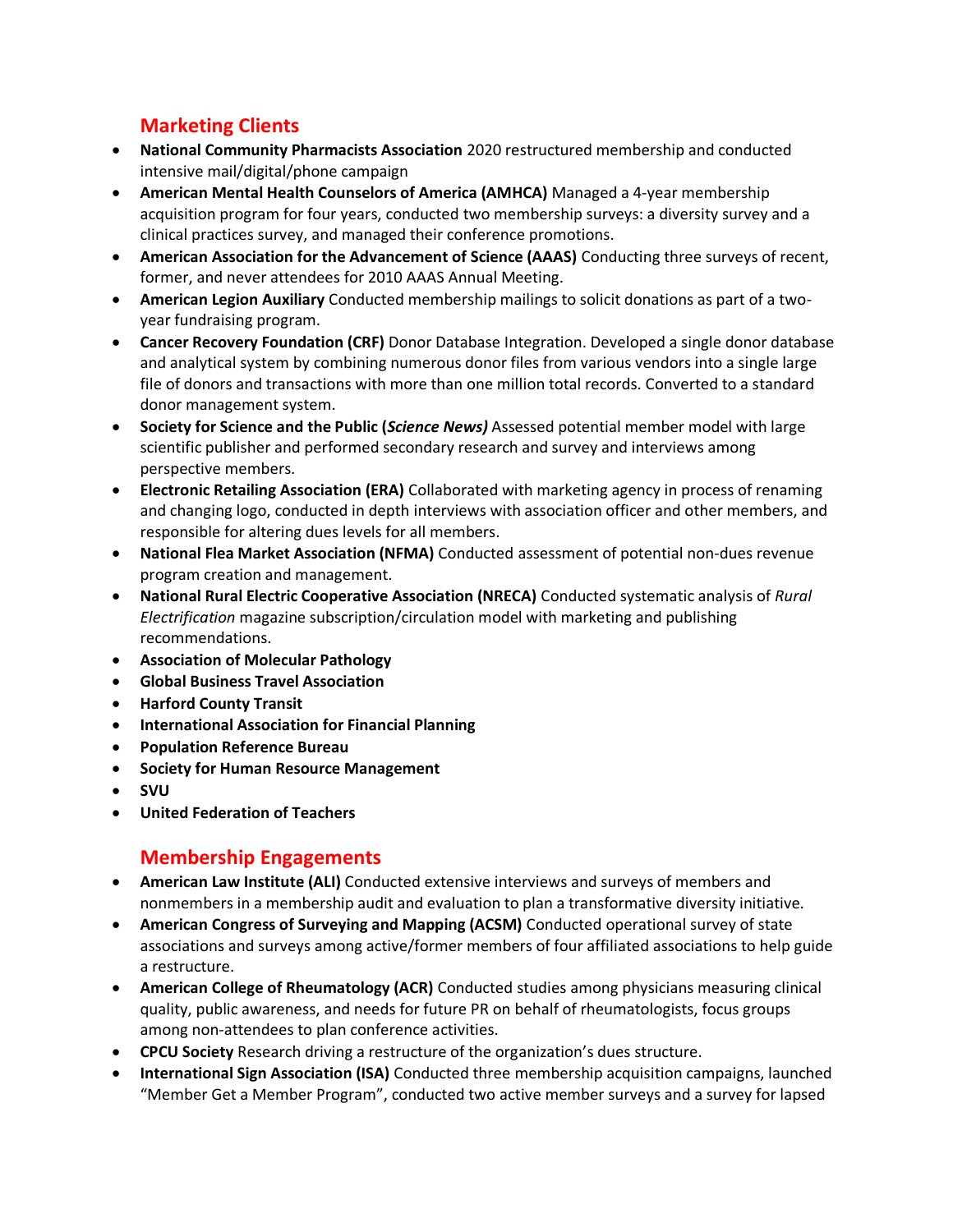and prospective members, conducted dues and pricing structure review, revised and revamped dues categories, reviewed/recommended changes to member renewals.

- **Association of American Railroads (AAR)** Associate Member Program Analysis. Developed strategic program review of associate member benefits and possible future structural changes that will increase participation and membership.
- **International Association of Assessing Officers (IAAO)** Conducted a full review of association membership and overall business model.
- **Mathematical Association of America (MAA)** Conducted survey evaluating potential joint membership with two competing associations.
- **National Council for Community Behavioral Healthcare (NCCBH)** Conducted organizational assessment to determine possible dissolution of individual membership category.
- **Promotional Products Association International (PPAI)** Assisted national organization in evaluating conversion to hybrid membership structure from long standing trade structure.
- **U.S. Chamber of Commerce** Conducted extensive interviews with headquarters staff, regional executive directors, and current, former, and prospective members to assess and identify refinements for a new mid-level membership program.
- **Academy of Managed Care Pharmacy**
- **Air Conditioning Contractors of America**
- **Airline Owners and Pilots Association (AOPA)**
- **American Case Management Association**
- **American Immigration Law Association**
- **American Institute of Aeronautics and Astronautics (AIAA)**
- **American Osteopathic Association**
- **American Physical Therapy Association**
- **American Society of Appraisers (ASA)**
- **California Special District Association**
- **Consumer Electronics Association**
- **Geological Society of America**
- **Grant Professionals Association**
- **National Association for the Self-Employed**
- **National Investor Relations Institute (NIRI)**
- **National Treasury Employees Union (NTEU)**
- **New York (The Coalition)**
- **Pennsylvania Association for Justice**
- **Population Association of America**
- **Society for Industrial and Office Realtors (SIOR)**
- **Society of Business Development Professionals**
- **Society of Corporate Secretaries and Governance Professionals**
- **The Honor Society of Phi Kappa Phi**

### **Survey Design**

- **Minnesota Bar Association** Performed quick review of existing new member survey process, recommended refinement to process and design.
- **Medical Society of New Jersey** Advised/reviewed their annual member survey for administration in their in-house software.
- **Council of Undergraduate Research**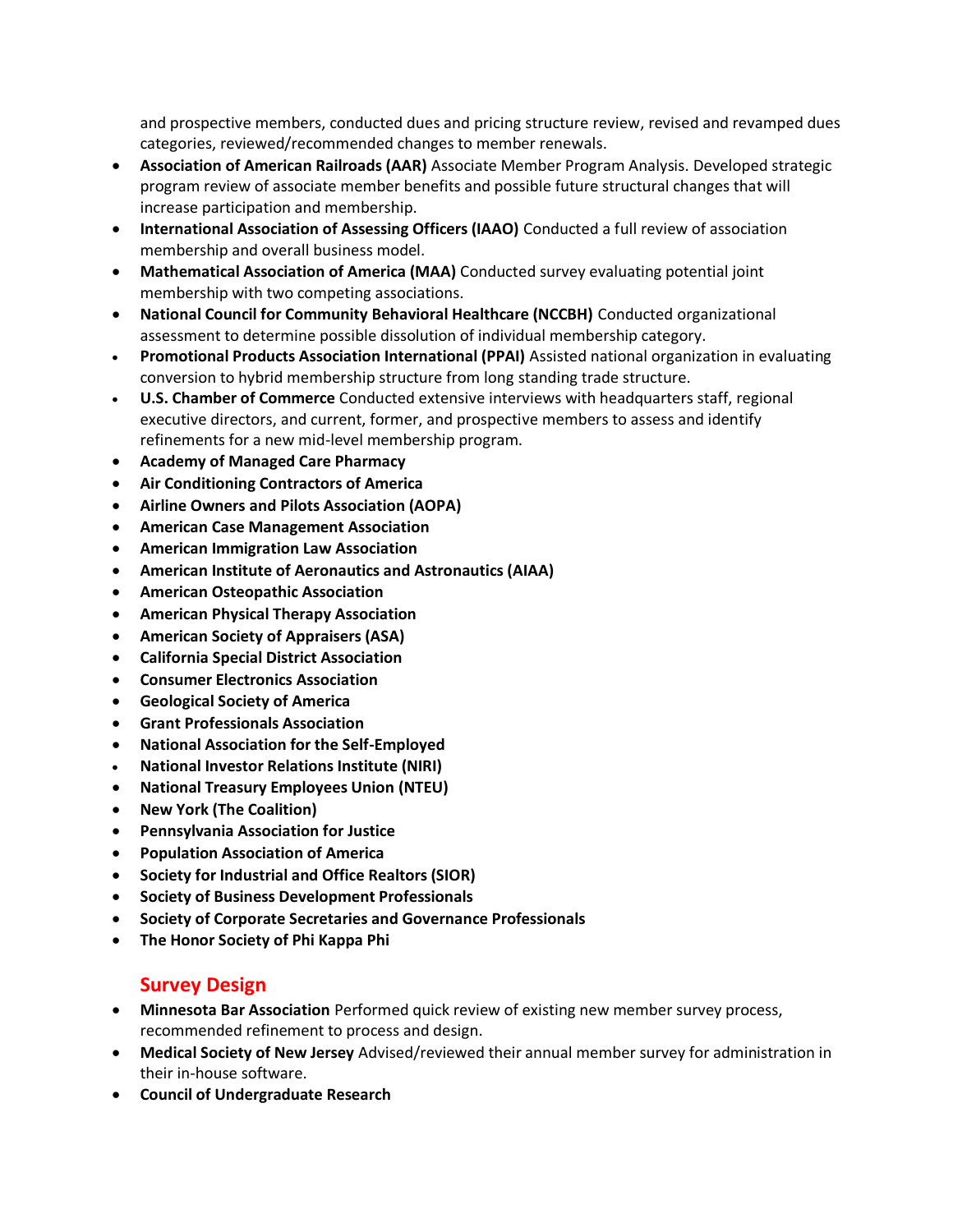## **Industry Analyses**

- **New Jersey Business & Industry Association (NJBIA)** Conducted three annual health insurance cost studies among New Jersey employers, conducted two annual business outlook studies, conducted systematic analysis of web traffic and guided redesign with a two-step survey process.
- **National Ornamental and Miscellaneous Metals Association (NOMMA)** Conducted extensive ergonomics literature search and/or primary research for code-making bodies regarding the probable role and liability of railings in child falls and death.
- **Roller Skating Association International (RSAI)** Conducted industry wide study of finances and operational practices.
- **American Orthopedic Association**
- **IDSA Northlands**
- **American Psychoanalytic Association**
- **Association of Writers and Writing Programs**
- **Society of Independent Gasoline Marketers**

## **Other Consulting Clients**

• **Air Safety Foundation** Conducted review of the fundraising, finances, and programming provided by this group.

### **Compensation Survey Clients**

- **American College of Emergency Physicians**
- **Digital Analysts Association**
- **California Homebuilding Foundation**
- **Alabama Head Start Association**
- **American Fire Sprinkler Association**
- **American Society of Electroneurodiagnostic Technicians (ASET)**
- **APMP Australia/New Zealand**
- **Association of Otolaryngology Administrators**
- **Association of Proposal Management Professionals**
- **AUVSI-Association for Unmanned Vehicle Systems International**
- **California Association of Community Managers**
- **California Head Start Association**
- **Florida Head Start Association**
- **FSCI-The Americas**
- **Institute for Credentialing Excellence**
- **Massachusetts Society of Certified Public Accountants**
- **National Federation for Paralegal Associations (NFPA)**
- **Oregon Association of Relief Nurses**
- **Oregon Head Start Association**
- **PATH International**
- **Pennsylvania Head Start Association**
- **South Carolina Economic Development Association**
- **Tennessee Head Start Association**
- **Texas Society of Professional Surveyors**
- **Virginia Society of Certified Public Accountants**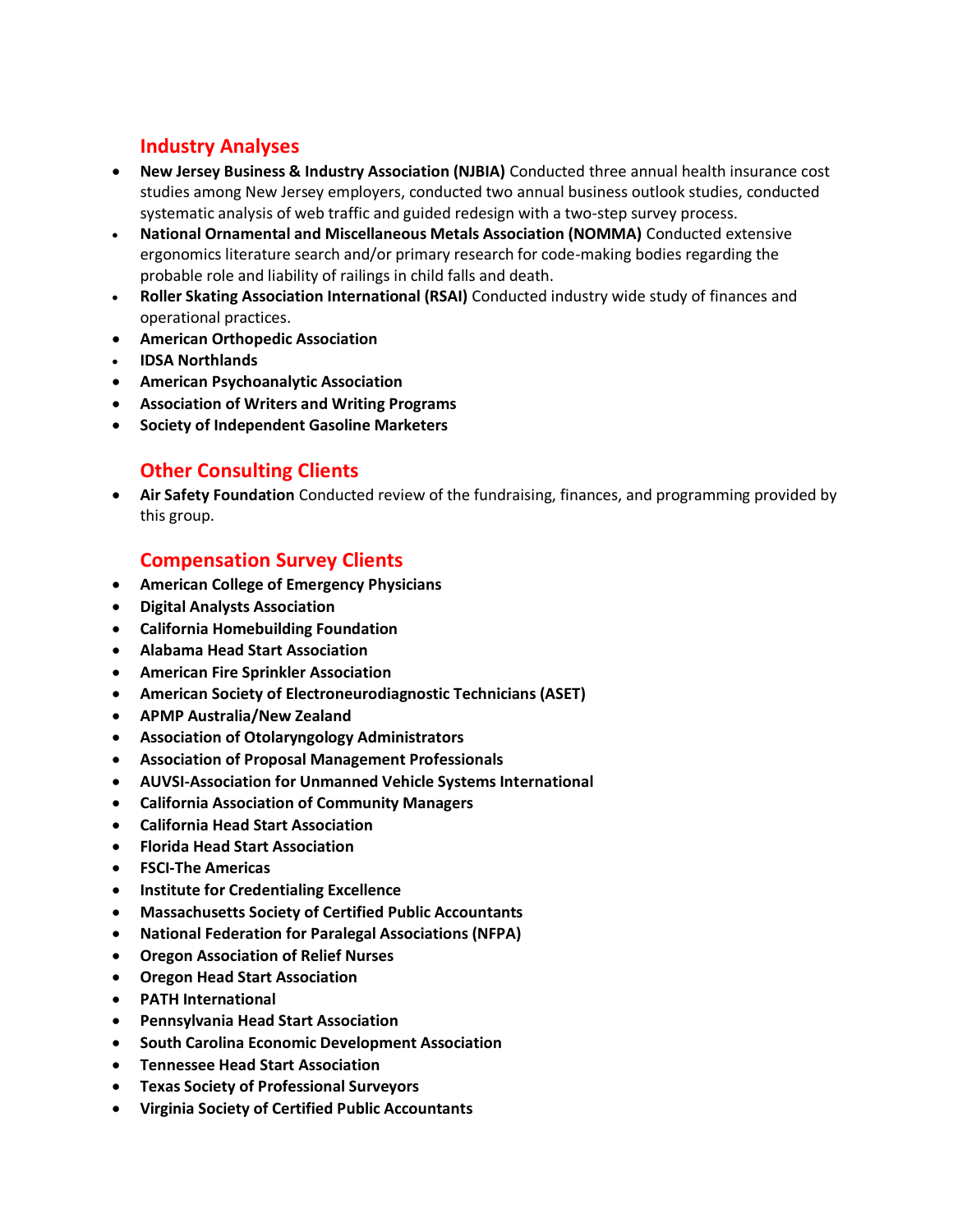• **Washington State Head Start and ECEAP Association**

# **Finance/Operations Survey Clients**

- **AMC Institute** Compensation and financial performance surveys.
- **National Parking Association (NPA)** Conducting two annual Parking In America Studies documenting cost of doing business, revenue, and pricing rates for parking facilities in North America.
- **National Association of Chain Drug Stores (NACDS)** Annual HR Practices Research Consortium. Designed and built a data collection and reporting system to deliver human resources data now used to guide the benefits, compensation, and policies covering 800,000 employees.
- **Community Managers International Association**
- **TechServe Alliance**
- **Refrigerated Foods Association**

## **Education/Content Research**

- **Automotive Oil Change Association (AOCA)** Conducted analysis of learning styles and education needs for trade association.
- **American Association of Child and Adolescent Psychiatrists** Preliminary study for LMS and revised curriculum.
- **American Pharmaceutical Association (APhA)** Annual Conference audit of attendance, marketing, and trends.
- **Howard Community College (HCC)** Industry Certification Program Survey.
- **Organization for Safety and Asepsis Procedures (OSAP)** Conference Evaluations and analysis.
- **ISDA Northern Chapter** Study of the profession and future developments.
- **New York State Society of Certified Public Accountants (NYSSCPA)** Educational needs assessment for foundation among members and nonmembers.
- **Odyssey Networks/FaithStreams** Conducted focus group and personal interview in support of media organizations new web services initiative and conducted focus groups for new mobile based services.
- **Association of Clinical Research Professionals**
- **Institute of Food Technologists (IFT)**
- **National Association of Home Builders (NAHB)**
- **Society for General Internal Medicine**
- **Society for Neuroscience**

## **General Needs Assessment Surveys**

- **American Public Transit Association**
- **American Society of Consultant Pharmacists**
- **American Society for Cataract and Refractive Surgery**
- **AOCS**
- **American Culinary Federation**
- **American Society of Parenteral and Enteral Nutrition**
- **American Short Line & Regional Railroad Association**
- **Arms Control Association**
- **Apartment Association of Philadelphia**
- **Association of Donor Relations Professionals**
- **Association for Childhood Education International (ACEI)**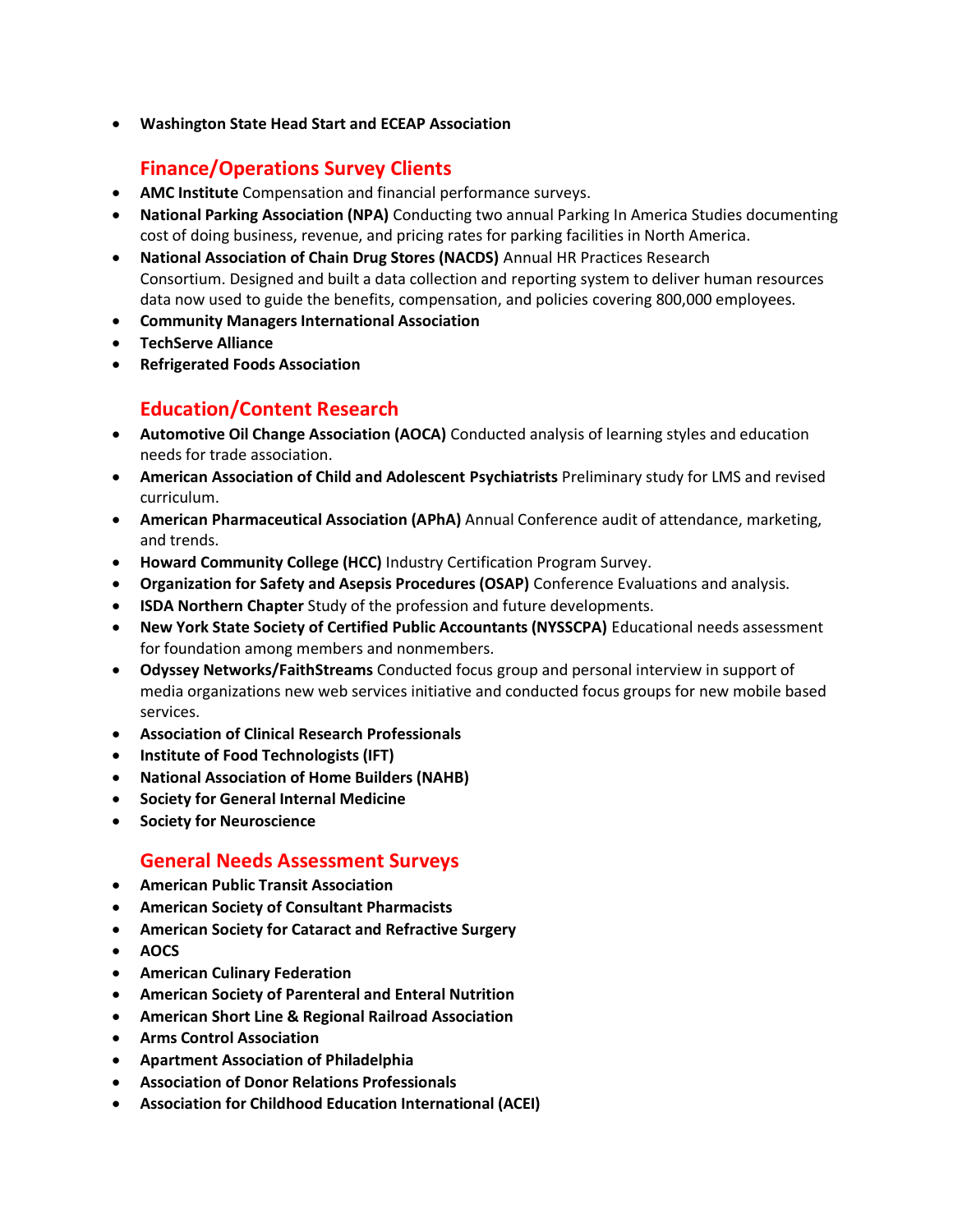- **Association of Strategic Alliance Professionals**
- **California Grocers Association**
- **NIUG: iMIS Users Group**
- **National Quality Forum**
- **National Spa and Pool Institute (NSPI)**
- **NAHB Remodelers Council**
- **NAHB Sales and Marketing Council**
- **Academy of Integrated Health & Medicine**
- **AKA Direct**
- **American Association of Diabetes Educators**
- **American College of Healthcare Executives**
- **American Land Title Association**
- **American Society of Clinical Oncologists**
- **American Society of Health-System Pharmacists (ASHP)**
- **American Wind Energy Association**
- **AORN (Association of periOperative Nurses)**
- **Association of perioperative Nurses (AORN)**
- **California Mortgage Bankers Association**
- **Certification Board of Perioperative Nursing**
- **Commission for Certification in Geriatric Pharmacy**
- **Cosmetic Executive Women**
- **Council for Urban Economic Development (CUED)**
- **Council of Residential Specialists**
- **Covenant House**
- **Duane Reade**
- **Employee Benefit Research Institute**
- **Employee Relocation Council**
- **Federation of State Boards of Physical Therapy**
- **Financial Services Institute**
- **Food & Drug Law Institute**
- **GAMA International**
- **Heart Rhythm Society**
- **Human Resources Leadership Forum**
- **Independent Electrical Contractors Inc.**
- **Institute for Professionals in Taxation (IPT)**
- **International Facility Management Association**
- **International Public Management Association**
- **IPC**
- **Massachusetts Medical Society**
- **National Association for Female Executives**
- **National Association of Catering Executives**
- **National Association of Criminal Defense Lawyers**
- **National Association of Pediatric Nurse Practitioners**
- **National Association of Recording Merchandisers**
- **National Association of Social Workers**
- **National Chimney Sweep Guild**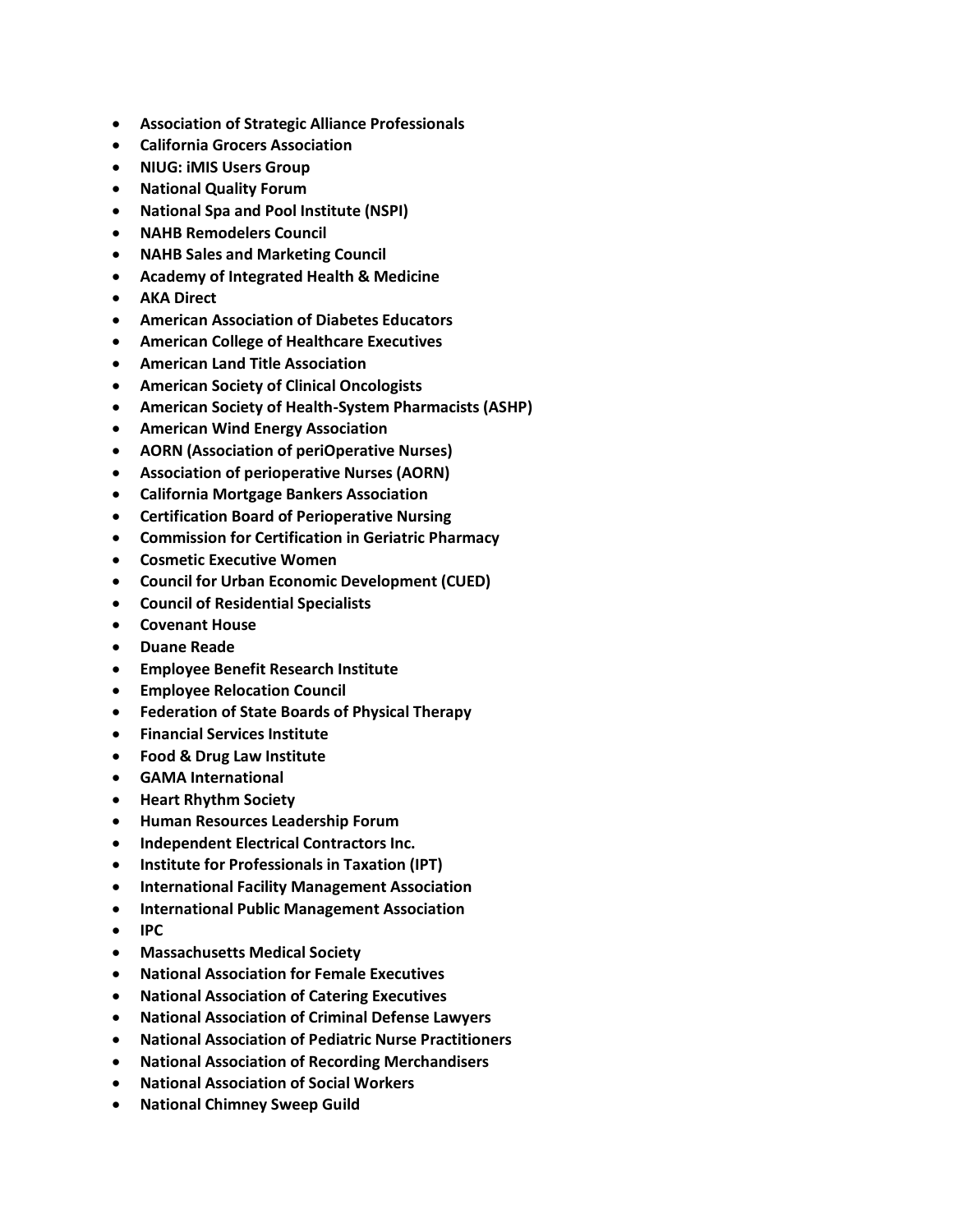- **National Machinery and Tooling Association**
- **National Press Photographers Association**
- **North Carolina Dental Society**
- **Pharmacy Technician Certification Board**
- **PMMI**
- **Radiologic Business Management Association**
- **Society for Cable Telecommunications Engineers**
- **Society for Hospital Medicine**
- **Society of Fire Protection Engineers**
- **Society of Industrial and Office Realtors**
- **Society of Petroleum Engineers**
- **Supply Chain Management Association of Ontario**
- **The Apartment Association of Greater Orlando Inc.**
- **The Endocrine Society**
- **United Nations Association of the USA (UNA)**
- **USFN-America's Mortgage Attorneys**
- **Warehousing Education and Research Council**
- **ZERO TO THREE**

## **Building Associations**

- **BIA of Greater Columbia**
- **BIA of Southern Arizona**
- **BIA of the Delta**
- **BIA of Whatcom County**
- **BIASC Builders Show**
- **Builders Association of Southeastern Michigan**
- **Building Industry Assn. (BIA) of Central Ohio**
- **Building Industry Consulting Service International**
- **Building Industry Show of Southern California**
- **California Apartment Association**
- **Central Minnesota Builders Association**
- **Collier Building Industry Association**
- **Commercial Builders Council**
- **Flagstaff Home Builders Association**
- **Greater Houston Builders Association**
- **HBA of Bucks & Montgomery Cos.**
- **HBA of Greater**
- **HBA of Greater Columbia**
- **HBA of Greater Houston**
- **HBA of Greater Tulsa**
- **HBA of Hickory-Catawba Valley**
- **HBA of Maryland**
- **HBA of Metro Portland**
- **HBA of Raleigh & Wake County**
- **Home Builders Association (HBA) of Central Florida**
- **Lancaster Builders Association**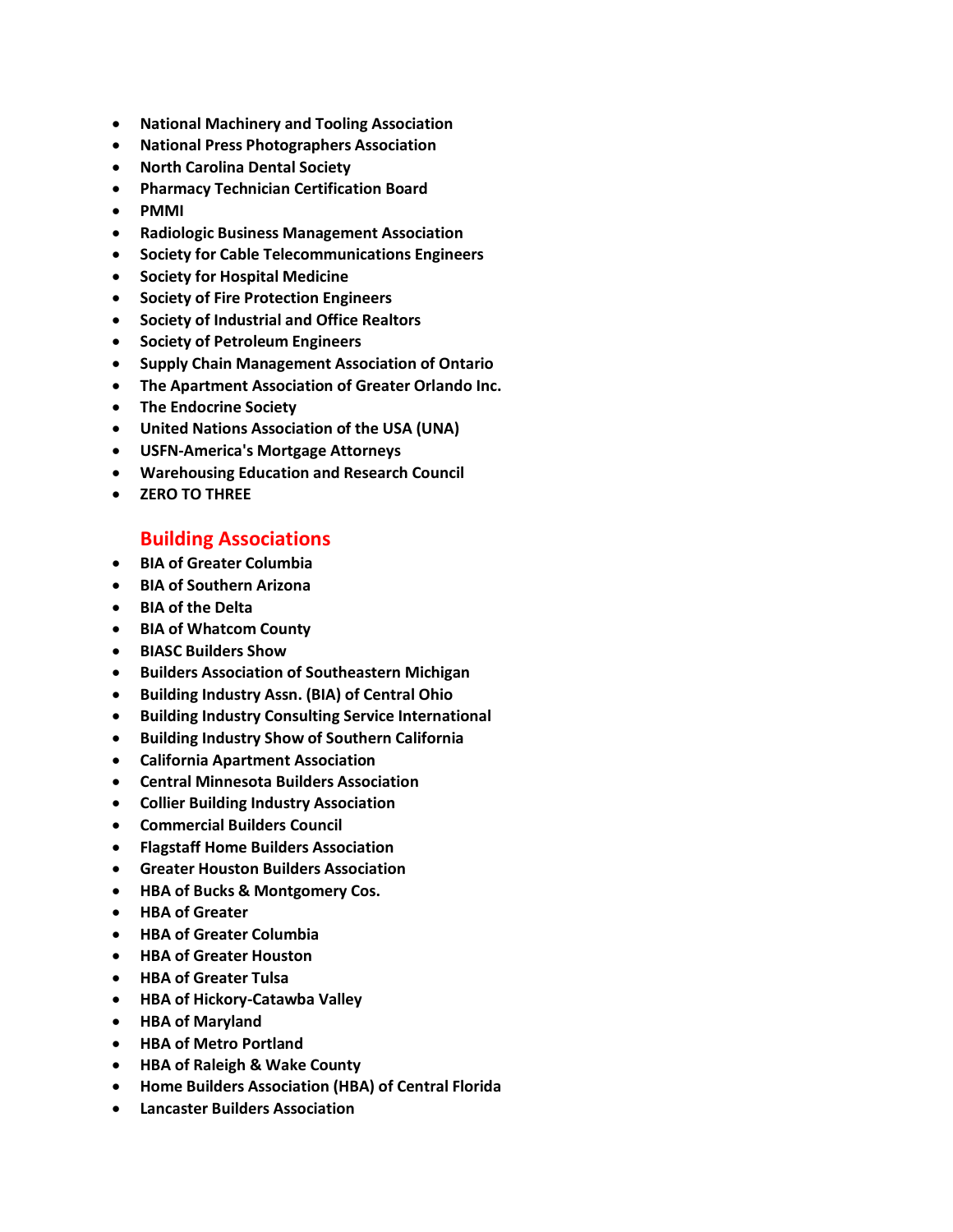- **Lee Building Industry Association**
- **Master Builders Association of King & Snohomish Counties**
- **Southern Tier Home Builders & Remodelers Association**
- **Suburban Maryland Building Industry Association**
- **Tidewater Builders Association**
- **Treasure Coast Builders Association Inc.**
- **Triad Home Builders Association**

#### **Insurance Associations**

- **Independent Insurance Agents & Brokers of New York**
- **Independent Insurance Agents and Brokers of Louisiana**
- **Independent Insurance Agents of Arizona**
- **Independent Insurance Agents of California**
- **Independent Insurance Agents of Connecticut**
- **Independent Insurance Agents of Georgia**
- **Independent Insurance Agents of Idaho**
- **Independent Insurance Agents of Iowa**
- **Independent Insurance Agents of Kentucky**
- **Independent Insurance Agents of Maryland**
- **Independent Insurance Agents of Massachusetts**
- **Independent Insurance Agents of Nebraska**
- **Independent Insurance Agents of New Jersey**
- **Independent Insurance Agents of New Mexico**
- **Independent Insurance Agents of North Dakota**
- **Independent Insurance Agents of Oklahoma**
- **Independent Insurance Agents of Pennsylvania**
- **Independent Insurance Agents of Rhode Island**
- **Independent Insurance Agents of Vermont**
- **Independent Insurance Agents of Virginia**
- **Independent Insurance Agents of West Virginia**
- **Maine Insurance Agents Association**
- **Michigan Association of Insurance Agents**
- **Missouri Association of Insurance Agents**
- **New Hampshire Association of Insurance Agents**

### **Other Research Clients**

- **California Society of Association Executives (CalSAE)** Performed major surveys of member and nonmembers concerning general needs, educational preferences and practices, and communications as part of a data driven decision-making initiative. Conducted interviews and gave multiple presentations to Board and education program attendees.
- **Direct Marketing Association Nonprofit Federation (DMANF)** Conduct online survey to identify the needs of direct marketers within philanthropic/charitable institutions and conference evaluations.
- **Council of Landscape Architectural Registration Boards (CLARB)** Conducted first survey in organization history of current and prospective candidates and certificate in North America.
- **American Land Title Association (ALTA)** Conducted member and nonmember surveys.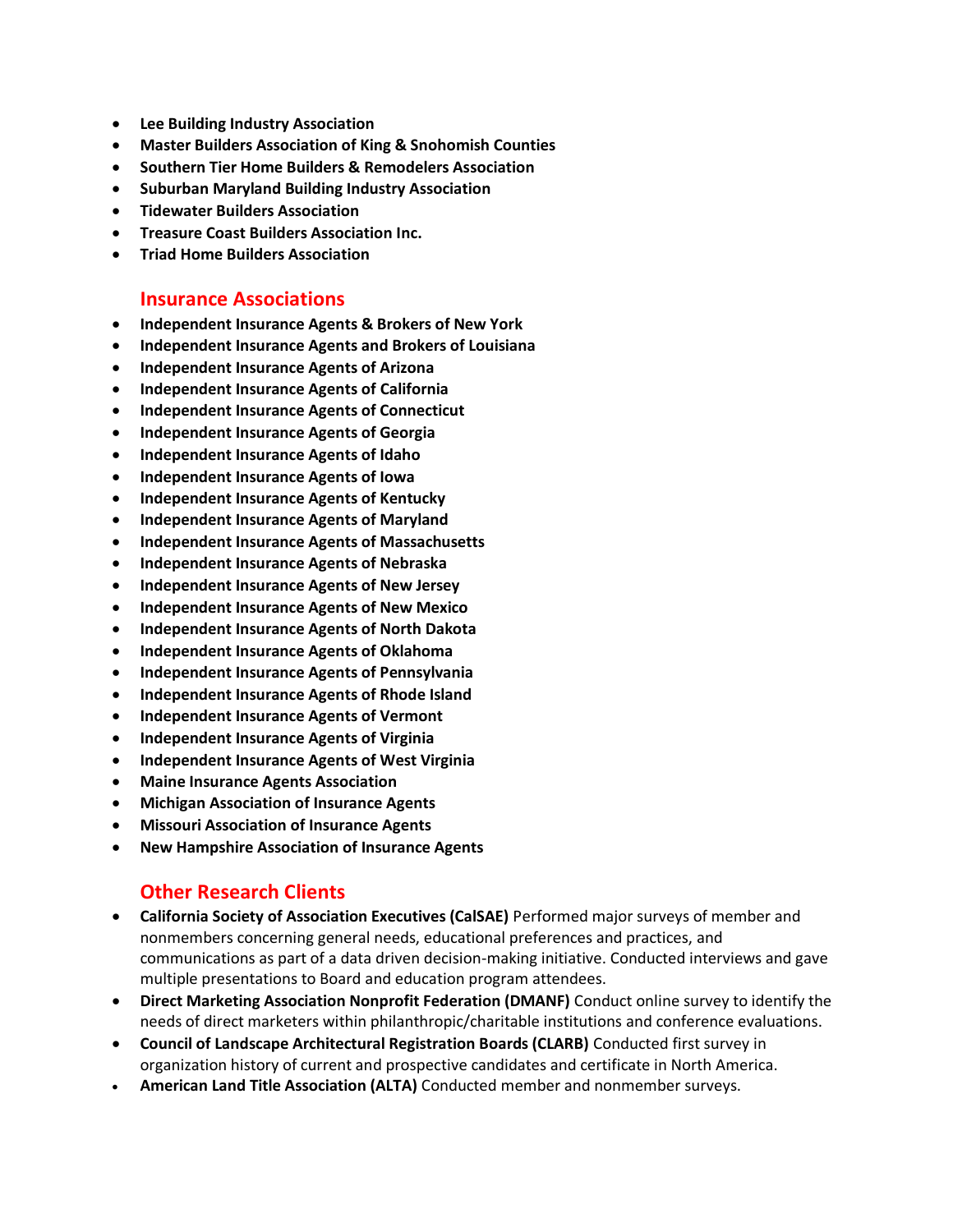- **Heart Rhythm Society** Conducted extensive workforce analysis through surveys of electrophysiologists, basic researchers, allied health professionals, and manager of large institutions. Incorporated analysis of previous health care environmental studies, working with team of physician volunteers. Project resulting in academic journal publication.
- **Marine Technology Society (MTS)** Conducted quantitative and qualitative research among the members.
- **Independent Electrical Contractors Inc (IECI)** Conducted education and needs assessment survey among members of a federated trade association.
- **Independent Office Products and Furniture Dealers Association (IOPFDA)** Parallel membership surveys for OFDA and NOPA.
- **National Hospice and Palliative Care Organization (NHPCO)**
- **American Society of Consultant Pharmacists**

# **Environmental Scans/Secondary Research**

- **International Communications Industries Association (INFOCOMM)** Analyzed series of membership surveys designed by their marketing agency.
- **Association of Corporate Counsel (ACC)** Conducted extensive qualitative interviews, member and nonmember domestic/international surveys.
- **Canadian Tourism Commission (CTC)** Conducted panel survey among members of six professional and trade association to determine appeal of forty-five possible convention locations in North America.
- **National Assn of Recording Merchandisers (NARM)** Conducted extensive environmental scan and marketing/communications analysis.
- **National Athletic Trainers Association (NATA)** Conducted analysis of Medicare regulations on member services and practice models.
- **Atlantic List Company**

# **Fundraising Consultation**

- **Catholic Relief Services (CRS)** Performed six months of transition consulting for high volume direct response fundraising program included staff coaching, copyright and design review, strategy, and vendor screening.
- **Sacred Heart Missions** Performed fundraising program analysis, wrote copy and oversaw two years of donor activities for small charity.
- **AOPA Flight Safety Foundation**

# **ASAE Clients**

- **Academy of Eating Disorders**
- **AIA Colorado**
- **American Association for Laboratory Animal Science**
- **American Association of Colleges of Pharmacy**
- **American Association of Medical Transcriptionists**
- **American Association of Neuromuscular and Electrodiagnostic Medicine**
- **American Health Information Management Association**
- **American School Counselor Association**
- **American Society of Civil Engineers**
- **American Society of Heating Refrigerating and Air-Conditioning Engineers Inc.**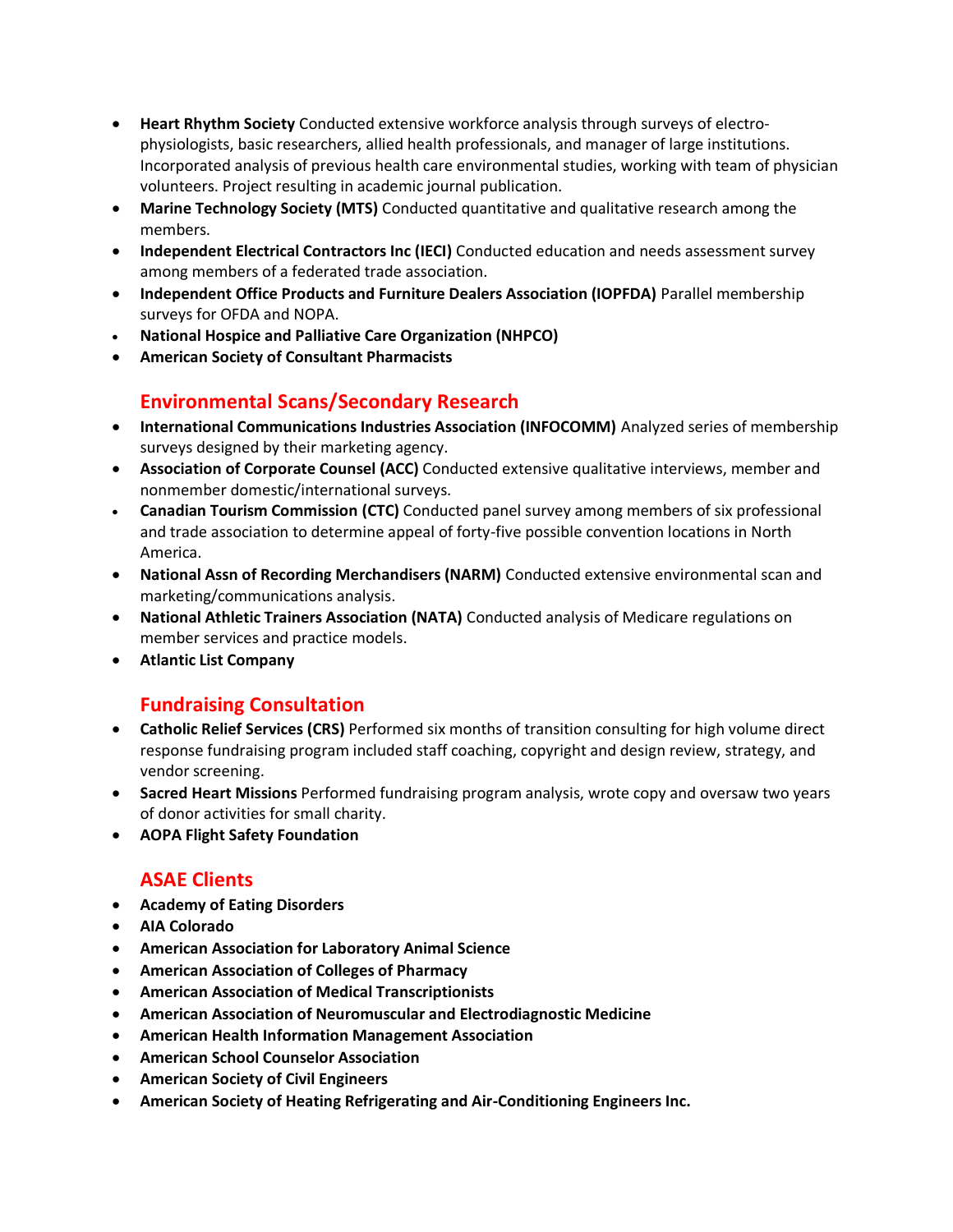- **American Society of Plastic Surgeons**
- **American Society of Radiologic Technicians**
- **American Speech-Language Hearing Association**
- **Association of Fundraising Professionals**
- **Association of Nutrition & Foodservice Professionals**
- **Association of University Technology Managers**
- **California-Nevada Section AWWA**
- **Canadian Association of Petroleum Production Accounting**
- **Construction Specifications Institute**
- **FarmHouse International Fraternity & Foundation. Kansas City MO**
- **Grain Elevator and Processing Society**
- **Healthcare Businesswomen's Association**
- **Green Spa Network Inc.**
- **International Society of Automation**
- **Maryland Retired School Personnel Association**
- **Million Dollar Round Table**
- **Kentucky Coalition of Nurse Practitioners & Nurse Midwives**
- **Coastal Carolinas Association of REALTORS® Myrtle Beach SC**
- **MPI Minnesota**
- **National Association of Long-Term Care Administrator Boards**
- **National Association of Retired Federal Employees**
- **National Association of School Psychologists**
- **National Funeral Directors Association**
- **National Ground Water Association**
- **NIGP: The Institute for Public Procurement**
- **Oncology Nursing Society**
- **Ontario Real Estate Association**
- **Physician Assistant Education Association**
- **Plymouth and South Shore Assoc. of REALTORS**
- **Preventive Cardiovascular Nurses Association**
- **Salon & Spa Professional Association**
- **Sigma Theta Tau**
- **Society for Industrial and Organizational Psychology**
- **Society of American Florists**
- **Southern Gas Association**
- **Specialty Equipment Market Association**
- **TESOL International Association**
- **Texas Nurses Association**
- **The Obesity Society**

### **ASA Associated Societies Alliance**

- **Alabama Council of Association Executives**
- **Arizona Society of Association Executives**
- **Arkansas Society of Association Executives**
- **Association Executives of North Carolina**
- **California Society of Association Executives**